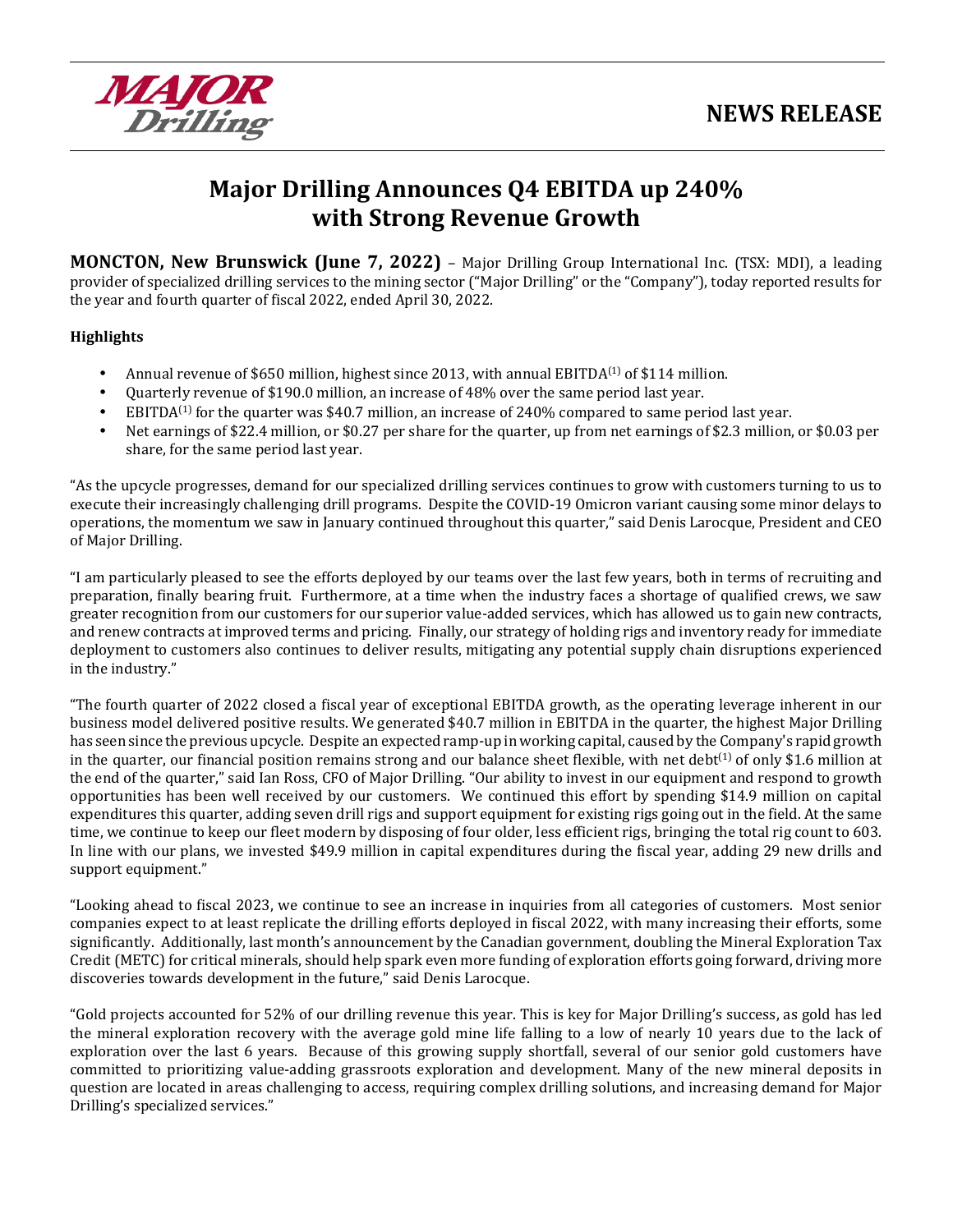"Turning to the base metals, we saw an increase in copper exploration in fiscal 2022, representing 19% of our revenue. Most industry experts believe that there is an urgent need to replenish copper reserves given the anticipated supply deficit. The global demand for electric vehicles continues to grow, which will only increase the need for metals like copper, nickel and lithium. Against this backdrop, we have also seen governments across the world unleashing significant stimulus programs, targeting renewable energy and upgrading their electric grids. This will require an enormous volume of copper and uranium, increasing pressure on the existing supply/demand dynamic. We expect all of this to lead to substantial additional investments in copper and other base metal exploration projects as we help our customers discover the metals that will allow the world to accelerate its efforts toward decarbonization."

"With these fundamentals still firmly in place, the outlook for our Company remains extremely positive. With the need to add more specialized and underground drills in some of our busy markets, the Company expects to spend approximately \$65 million in capital expenditures in fiscal 2023, to continue to meet and exceed the rigorous standards of our customers," stated Mr. Larocque.

"Major Drilling continues to be in a unique position to react to, and benefit from these market dynamics. Although availability of skilled labour continues to be challenging for everyone in the most operationally intense markets, putting pressure on costs, we continue to aggressively and successfully invest in the recruitment and training of new drillers. I'm proud to say that, backed by our strong financial position, our foresight to prepare ahead of this upcycle by focusing investment on safety, equipment, inventory and innovation, has secured our position as both the operator and employer of choice in our industry," said Denis Larocque.

| In millions of Canadian dollars (except<br>earnings per share) | Q4 2022 | Q4 2021 | <b>YTD 2022</b> | <b>YTD 2021</b> |
|----------------------------------------------------------------|---------|---------|-----------------|-----------------|
| Revenue                                                        | 190.0   | 128.1   | 650.4           | 432.1           |
| Gross margin                                                   | 25.5%   | 11.7%   | 21.5%           | 14.8%           |
| Adjusted gross margin (1)                                      | 31.0%   | 18.4%   | 27.7%           | 23.4%           |
| EBITDA <sup>(1)</sup>                                          | 40.7    | 12.0    | 114.1           | 53.9            |
| As percentage of revenue                                       | 21.4%   | $9.3\%$ | 17.5%           | 12.5%           |
| Net earnings                                                   | 22.4    | 2.3     | 53.5            | 10.0            |
| Earnings per share                                             | 0.27    | 0.03    | 0.65            | 0.12            |

(1) See "Non-IFRS Financial Measures"

#### **Fourth Quarter Ended April 30, 2022**

Total revenue for the quarter was \$190.0 million, up 48.3% from revenue of \$128.1 million recorded in the same quarter last year. The foreign exchange translation impact on revenue and net earnings for the quarter, when comparing to the effective rates for the same period last year, was negligible. All regions saw tremendous growth driven by the Company's positioning in an industry upturn.

Revenue for the quarter from Canada - U.S. drilling operations increased by 47.0% to \$109.1 million, compared to the same period last year. Growth continued in the Company's busiest market as customers recognized the Company's superior valueadded services and ability to supply crews, rigs and inventory to jobs.

South and Central American revenue increased by 46.3% to \$47.7 million for the quarter, compared to the same quarter last year. This growth was driven by improved market conditions in Argentina and Chile, which had been negatively impacted by COVID-19 in the prior year.

Australasian and African revenue increased by 56.6% to \$33.2 million, compared to the same period last year. The McKay acquisition was the main driver of this increase.

Gross margin percentage for the quarter was 25.5%, compared to 11.7% for the same period last year. Depreciation expense totaling \$10.4 million is included in direct costs for the current quarter, versus \$8.6 million in the same quarter last year. Adjusted gross margin, which excludes depreciation expense, was 31.0% for the quarter, compared to 18.4% for the same period last year. Margins improved from the prior year due to improved productivity from the Company's training schools and favourable pricing arrangements that helped offset inflation headwinds.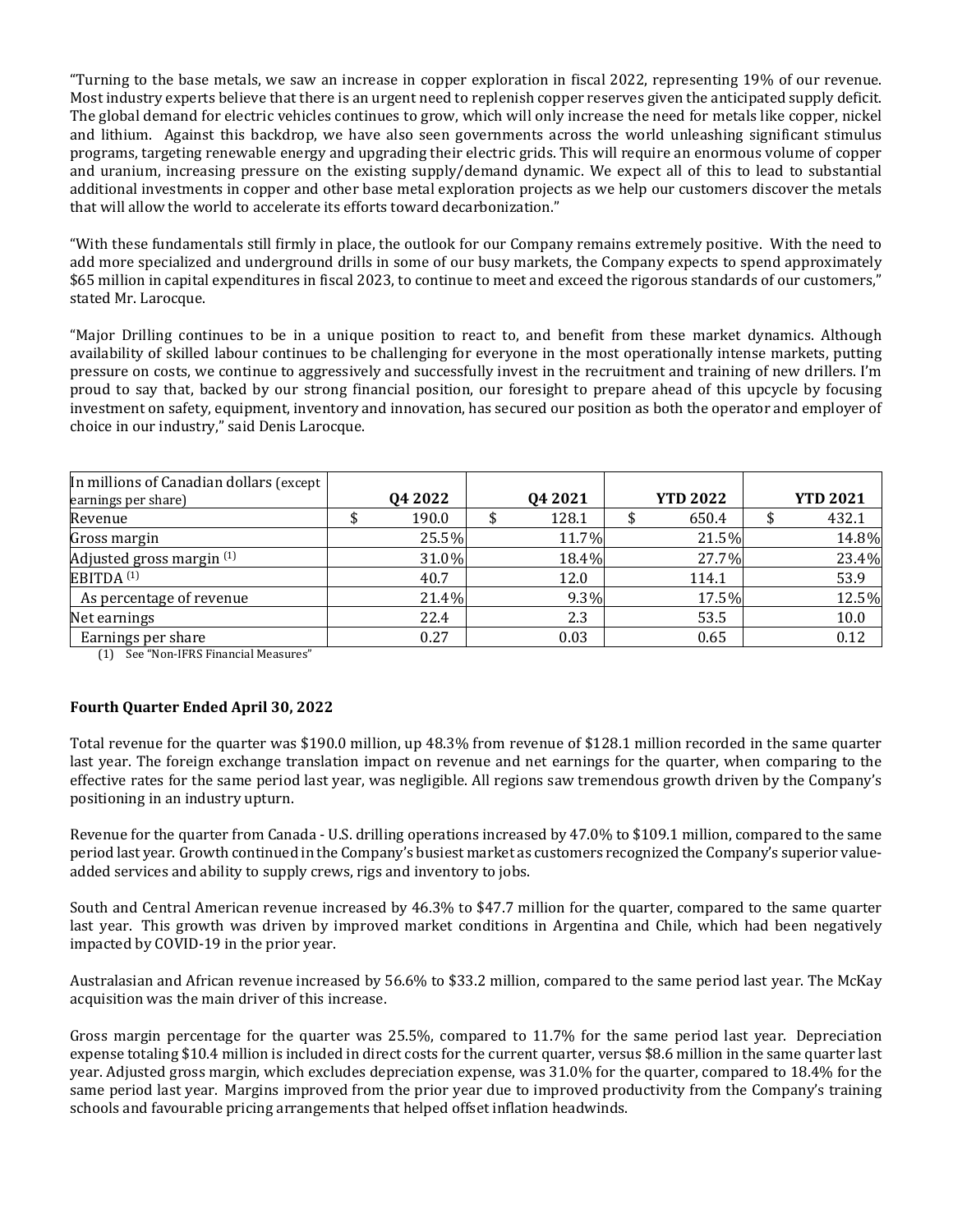General and administrative costs were \$15.2 million, an increase of \$2.7 million compared to the same quarter last year. The McKay acquisition accounted for \$0.8 million of this increase, while the balance is made up of an increase in employee compensation and increased travel costs as COVID-19 restrictions ease.

Other expenses were \$3.4 million, up from \$0.8 million in the prior year quarter, due primarily to higher incentive compensation expenses throughout the Company given the increased profitability.

The income tax provision for the quarter was an expense of \$6.5 million, compared to an expense of \$0.3 million for the prior year period. The increase from the prior year was due to an overall increase in profitability.

Net earnings were \$22.4 million or \$0.27 per share (\$0.27 per share diluted) for the quarter, compared to net earnings of \$2.3 million or \$0.03 per share (\$0.03 per share diluted) for the prior year quarter.

#### **Fiscal Year Ended April 30, 2022**

Total revenue for the year ended April 30, 2022 was \$650.4 million, up from revenue of \$432.1 million recorded last year. The unfavourable foreign exchange translation impact on revenue for the year, when comparing to the effective rates for the same period last year, was approximately \$17 million. The impact on net earnings was minimal as expenditures in foreign jurisdictions tend to be in the same currency as revenue.

Revenue for the year from Canada - U.S. drilling operations increased by 48% to \$366.7 million, compared to the same period last year. The growth is attributed to the Company's positioning in a busy market, accompanied by a favourable pricing environment.

South and Central American revenue increased by 59% to \$151.6 million for the year, compared to the previous year. This region was heavily impacted by COVID-19 in the prior year and has shown signs of recovery throughout the fiscal year.

Australasian and African revenue increased by 49% to \$132.1 million, compared to the same period last year. The McKay acquisition is the main driver of the growth in the region.

Gross margin percentage for the year was 21.5%, compared to 14.8% for the previous year. Depreciation expense totaling \$40.6 million is included in direct costs for the current year, versus \$37.1 million in the previous year. Adjusted gross margin, which excludes depreciation expense, was 27.7% for the year, compared to 23.4% for the previous year. Contract renewals that covered inflation, and productivity improvements due to enhanced training programs, enabled margins to improve. Prior year margins were impacted by ramp-up costs due to rapid growth.

General and administrative costs were \$57.0 million, up \$9.9 million compared to the previous year. The McKay acquisition represented the majority of the increase, while increased travel and inflationary wage adjustments represented the remainder.

Other expenses were \$11.8 million, up from \$4.1 million in the prior year, due primarily to higher incentive compensation expenses throughout the Company given the increased profitability.

The income tax provision for the year was an expense of \$15.0 million compared to an expense of \$3.6 million for the prior year. The increase from the prior year was due to an overall increase in profitability.

Net earnings were \$53.5 million or \$0.65 per share (\$0.65 per share diluted) for the year, compared to \$10.0 million or \$0.12 per share (\$0.12 per share diluted) for the prior year.

#### **Non-IFRS Financial Measures**

The Company's financial data has been prepared in accordance with IFRS, with the exception of certain financial measures detailed below. The measures below have been used consistently by the Company's management team in assessing operational performance on both segmented and consolidated levels, and in assessing the Company's financial strength. The Company believes these non-IFRS financial measures are key, for both management and investors, in evaluating performance at a consolidated level and are commonly reported and widely used by investors and lending institutions as indicators of a company's operating performance and ability to incur and service debt, and as a valuation metric. These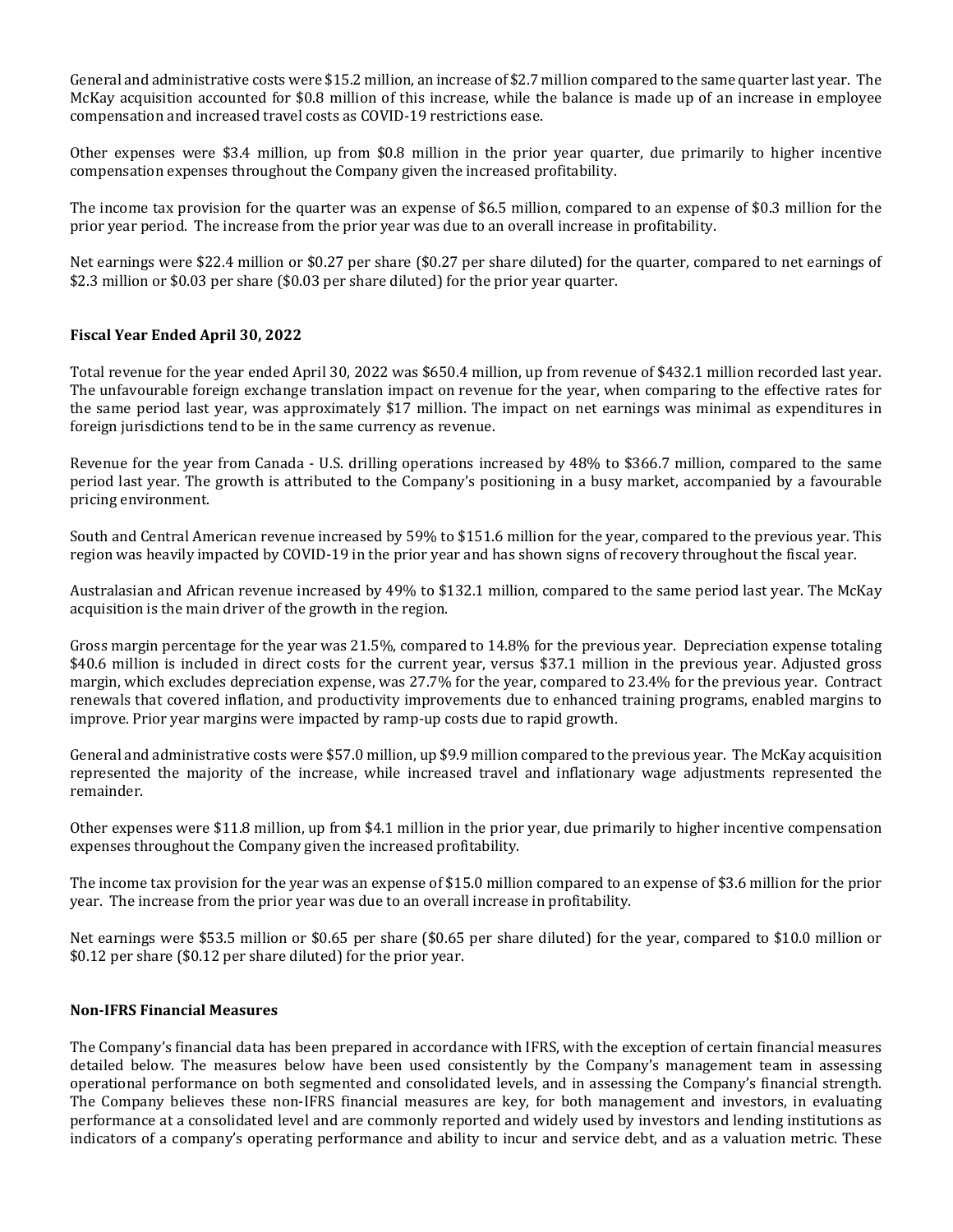measures do not have a standardized meaning prescribed by IFRS and therefore may not be comparable to similarly titled measures presented by other publicly traded companies and should not be construed as an alternative to other financial measures determined in accordance with IFRS.

### **Adjusted gross profit/margin - excludes depreciation expense:**

| $(in $000s$ CAD)      | Q4 2022 | Q4 2021 | <b>YTD 2022</b> | <b>YTD 2021</b> |
|-----------------------|---------|---------|-----------------|-----------------|
|                       |         |         |                 |                 |
| Total revenue         | 189,975 | 128.117 | 650.415         | \$432,076       |
| Less: direct costs    | 141,527 | 113,064 | 510,642         | 367,988         |
| Gross profit          | 48.448  | 15,053  | 139,773         | 64,088          |
| Add: depreciation     | 10,416  | 8,570   | 40,579          | 37,051          |
| Adjusted gross profit | 58,864  | 23,623  | 180,352         | 101,139         |
| Adjusted gross margin | 31.0%   | 18.4%   | 27.7%           | 23.4%           |

### **EBITDA - earnings before interest, taxes, depreciation, and amortization:**

| $(in $000s$ CAD)              | Q4 2022      | Q4 2021 |   | <b>YTD 2022</b> | <b>YTD 2021</b> |
|-------------------------------|--------------|---------|---|-----------------|-----------------|
| Net earnings                  | \$<br>22,433 | 2.344   | S | 53.459          | 10,034          |
| Finance costs                 | 385          | 207     |   | 1,629           | 1,168           |
| Income tax provision          | 6.471        | 289     |   | 15.025          | 3,552           |
| Depreciation and amortization | 11.440       | 9.112   |   | 43,981          | 39,160          |
| <b>EBITDA</b>                 | 40,729       | 11,952  |   | 114,094         | 53,914          |

### **Net cash (debt) – cash net of debt, excluding lease liabilities reported under IFRS 16 Leases:**

| $(in $000s$ CAD)                                                      | <b>Current quarter</b><br>ended<br>April 30, 2022 | <b>Previous quarter</b><br>ended<br><b>January 31, 2022</b> |   | April 30, 2021                          |
|-----------------------------------------------------------------------|---------------------------------------------------|-------------------------------------------------------------|---|-----------------------------------------|
| Cash<br>Contingent consideration<br>Long-term debt<br>Net cash (debt) | \$<br>71.260<br>(22,907)<br>(50,000)<br>(1,647)   | 78,306<br>(22, 176)<br>(50, 016)<br>6,114                   | S | 22,359<br>(1,907)<br>(15, 462)<br>4,990 |

#### **Forward-Looking Statements**

This news release includes certain information that may constitute "forward-looking information" under applicable Canadian securities legislation. All statements, other than statements of historical facts, included in this news release that address future events, developments, or performance that the Company expects to occur (including management's expectations regarding the Company's objectives, strategies, financial condition, results of operations, cash flows and businesses) are forward-looking statements. Forward-looking statements are typically identified by future or conditional verbs such as "outlook", "believe", "anticipate", "estimate", "project", "expect", "intend", "plan", and terms and expressions of similar import. All forward-looking information in this news release is qualified by this cautionary note.

Forward-looking information is necessarily based upon various estimates and assumptions including, without limitation, the expectations and beliefs of management related to the factors set forth below. While these factors and assumptions are considered reasonable by the Company as at the date of this document in light of management's experience and perception of current conditions and expected developments, these statements are inherently subject to significant business, economic and competitive uncertainties and contingencies. Known and unknown factors could cause actual results to differ materially from those projected in the forward-looking statements and undue reliance should not be placed on such statements and information.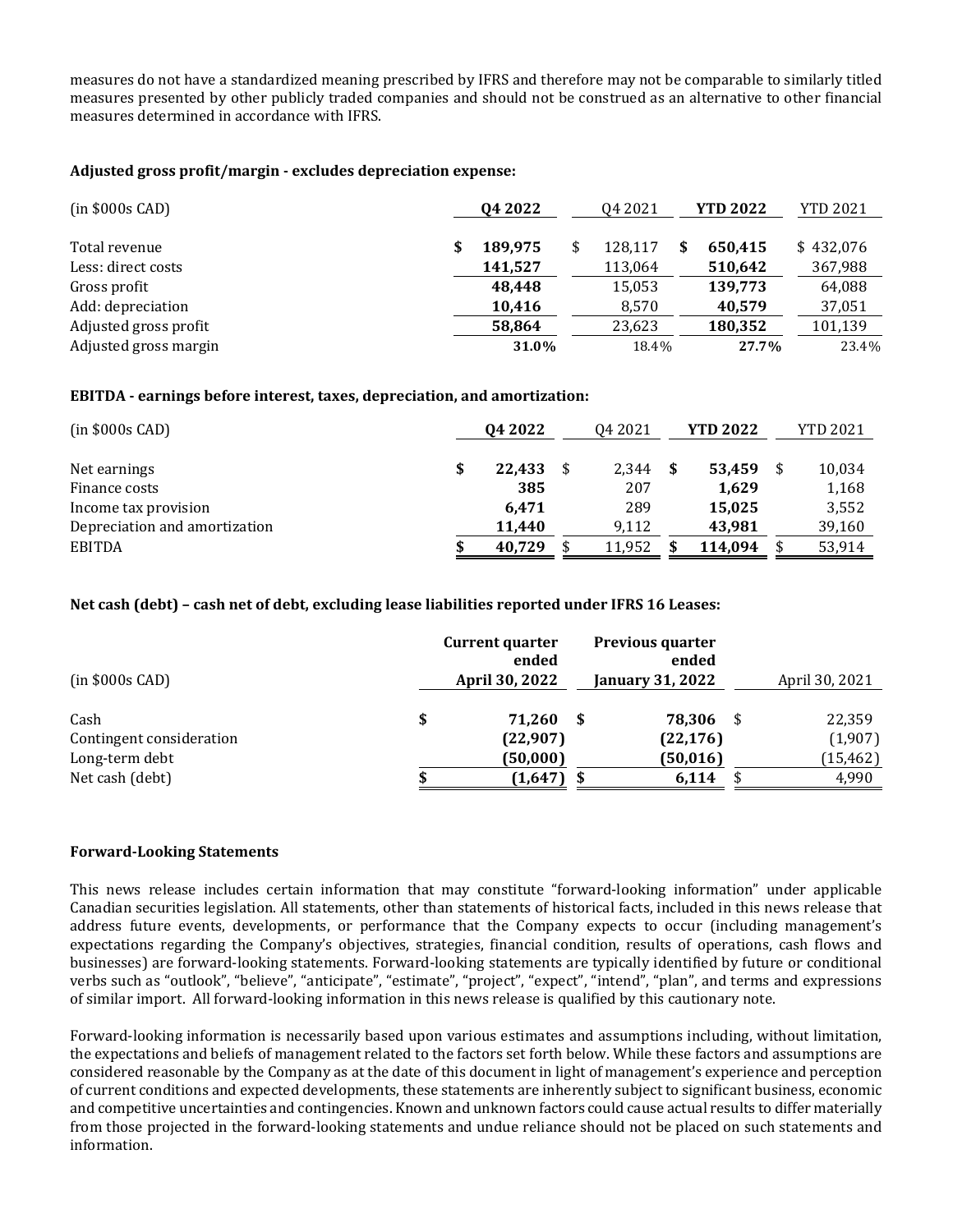Such forward-looking statements are subject to a number of risks and uncertainties that include, but are not limited to: the level of activity in the mining industry and the demand for the Company's services; the level of funding for the Company's clients (particularly for junior mining companies); competitive pressures; global political and economic environments; the integration of business acquisitions and the realization of the intended benefits of such acquisitions; implications of the COVID-19 pandemic; the Company's dependence on key customers; exposure to currency movements (which can affect the Company's revenue in Canadian dollars); currency restrictions; the geographic distribution of the Company's operations; the impact of operational changes; changes in jurisdictions in which the Company operates (including changes in regulation); failure by counterparties to fulfill contractual obligations; as well as other risk factors described under the "General Risks and Uncertainties" section of the fiscal 2022 Management's Discussion and Analysis. Should one or more risk, uncertainty, contingency, or other factor materialize or should any factor or assumption prove incorrect, actual results could vary materially from those expressed or implied in the forward-looking information.

Forward-looking statements made in this document are made as of the date of this document and the Company disclaims any intention and assumes no obligation to update any forward-looking statement, even if new information becomes available, as a result of future events, or for any other reasons, except as required by applicable securities laws.

### **About Major Drilling**

Major Drilling Group International Inc. is one of the world's largest drilling services companies primarily serving the mining industry. Established in 1980, Major Drilling has over 1,000 years of combined experience and expertise within its management team alone. The Company maintains field operations and offices in Canada, the United States, Mexico, South America, Asia, Africa, and Australia. Major Drilling provides a complete suite of drilling services including surface and underground coring, directional, reverse circulation, sonic, geotechnical, environmental, water-well, coal-bed methane, shallow gas, underground percussive/longhole drilling, surface drill and blast, and a variety of mine services.

### **Webcast/Conference Call Information**

Major Drilling Group International Inc. will provide a simultaneous webcast and conference call to discuss its quarterly results on Wednesday, June 8, 2022 at 8:00 AM (EDT). To access the webcast, which includes a slide presentation, please go to the investors/webcast section of Major Drilling's website at www.majordrilling.com and click on the link. Please note that this is listen-only mode.

To participate in the conference call, please dial 416-340-2217, participant passcode 5953589# and ask for Major Drilling's Fourth Quarter Results Conference Call. To ensure your participation, please call in approximately five minutes prior to the scheduled start of the call.

For those unable to participate, a taped rebroadcast will be available approximately one hour after the completion of the call until Saturday, July 9, 2022. To access the rebroadcast, dial 905-694-9451 and enter the passcode 9460056#. The webcast will also be archived for one year and can be accessed on the Major Drilling website at [www.majordrilling.com](http://www.majordrilling.com/).

**For further information:** Ian Ross, Chief Financial Officer Tel: (506) 857-8636 Fax: (506) 857-9211 **[ir@majordrilling.com](mailto:ir@majordrilling.com)**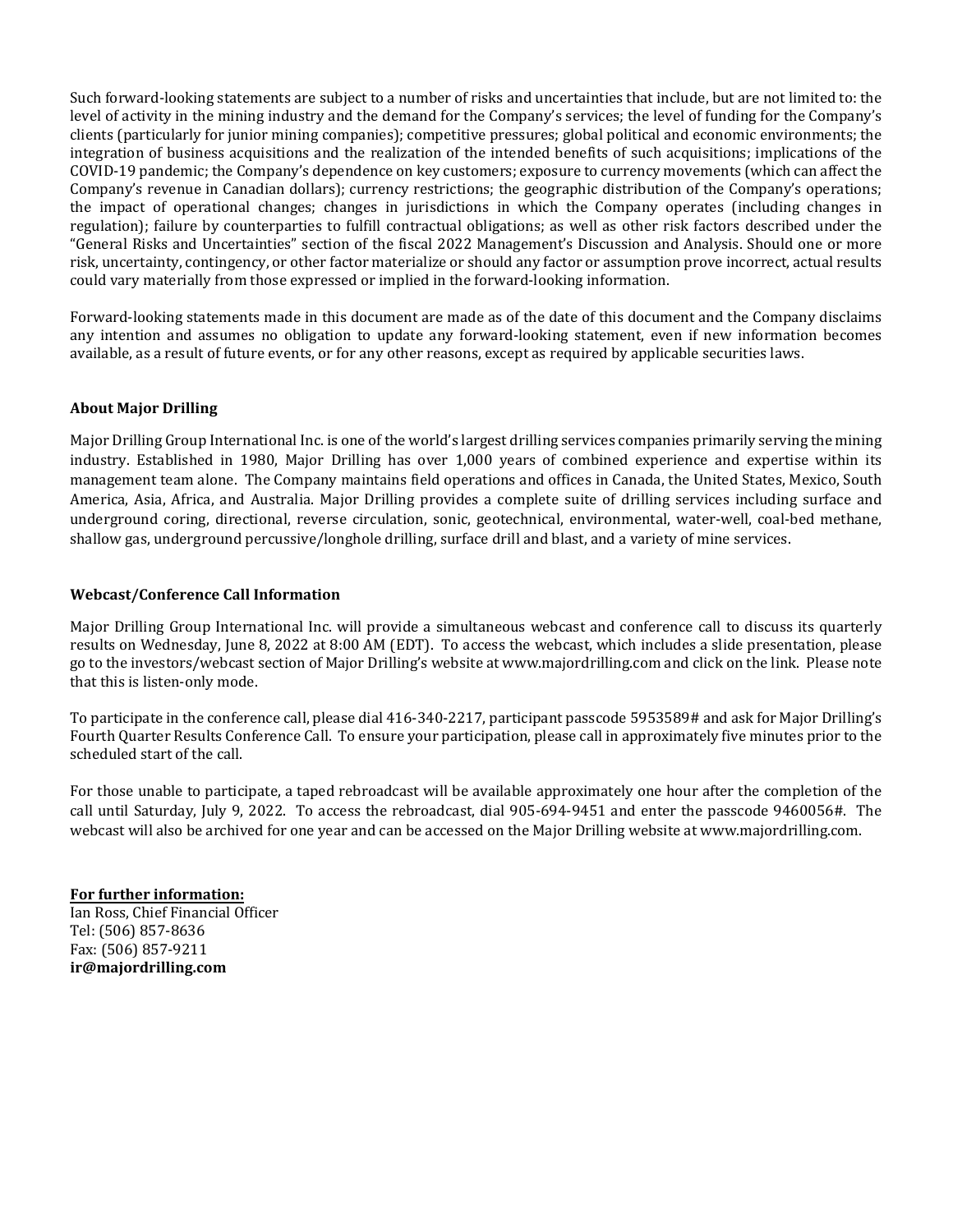### **Major Drilling Group International Inc. Condensed Consolidated Statements of Operations**

**(in thousands of Canadian dollars, except per share information)**

|                                                          | Three months ended<br>April 30<br>(unaudited) |         |    |         |    | Twelve months ended<br>April 30 |    |          |  |
|----------------------------------------------------------|-----------------------------------------------|---------|----|---------|----|---------------------------------|----|----------|--|
|                                                          |                                               | 2022    |    | 2021    |    | 2022                            |    | 2021     |  |
| <b>TOTAL REVENUE</b>                                     | \$                                            | 189,975 | \$ | 128,117 | \$ | 650,415                         | \$ | 432,076  |  |
| <b>DIRECT COSTS</b>                                      |                                               | 141,527 |    | 113,064 |    | 510,642                         |    | 367,988  |  |
| <b>GROSS PROFIT</b>                                      |                                               | 48,448  |    | 15,053  |    | 139,773                         |    | 64,088   |  |
| <b>OPERATING EXPENSES</b>                                |                                               |         |    |         |    |                                 |    |          |  |
| General and administrative                               |                                               | 15,219  |    | 12,547  |    | 57,043                          |    | 47,083   |  |
| Other expenses                                           |                                               | 3,419   |    | 769     |    | 11,767                          |    | 4,110    |  |
| (Gain) loss on disposal of property, plant and equipment |                                               | (135)   |    | 57      |    | (546)                           |    | (394)    |  |
| Foreign exchange (gain) loss                             |                                               | 656     |    | (1,160) |    | 1,396                           |    | (1, 465) |  |
| Finance costs                                            |                                               | 385     |    | 207     |    | 1,629                           |    | 1,168    |  |
|                                                          |                                               | 19,544  |    | 12,420  |    | 71,289                          |    | 50,502   |  |
| <b>EARNINGS BEFORE INCOME TAX</b>                        |                                               | 28,904  |    | 2,633   |    | 68,484                          |    | 13,586   |  |
| <b>INCOME TAX EXPENSE (RECOVERY)</b>                     |                                               |         |    |         |    |                                 |    |          |  |
| Current                                                  |                                               | 5,833   |    | (938)   |    | 13,285                          |    | 3,822    |  |
| Deferred                                                 |                                               | 638     |    | 1,227   |    | 1,740                           |    | (270)    |  |
|                                                          |                                               | 6,471   |    | 289     |    | 15,025                          |    | 3,552    |  |
| <b>NET EARNINGS</b>                                      | \$                                            | 22,433  | \$ | 2,344   | S  | 53,459                          |    | 10,034   |  |
| <b>EARNINGS PER SHARE</b>                                |                                               |         |    |         |    |                                 |    |          |  |
| <b>Basic</b>                                             | \$                                            | 0.27    | \$ | 0.03    | \$ | 0.65                            | \$ | 0.12     |  |
| <b>Diluted</b>                                           | \$                                            | 0.27    | \$ | 0.03    | \$ | 0.65                            |    | 0.12     |  |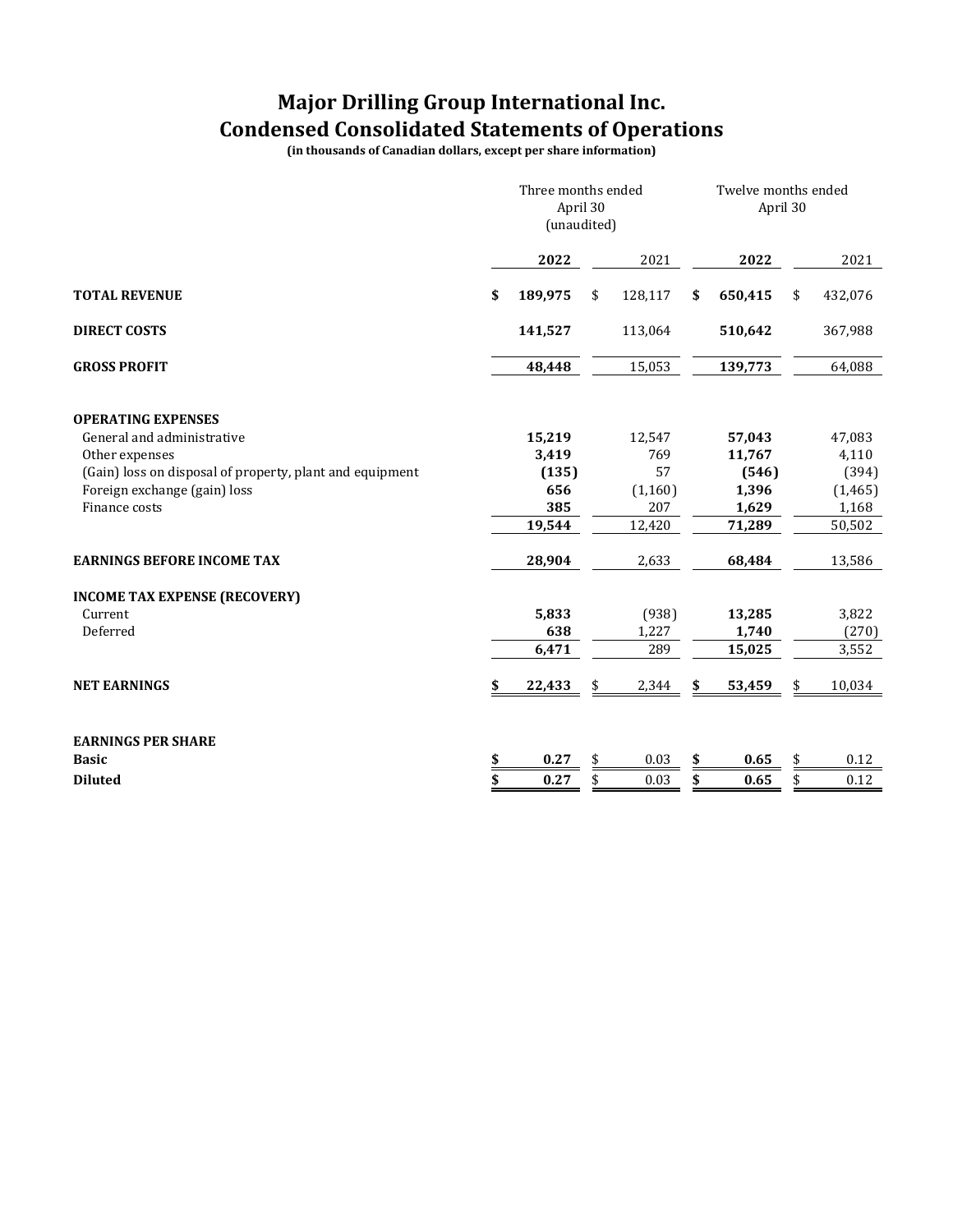# **Major Drilling Group International Inc. Condensed Consolidated Statements of Comprehensive Earnings (Loss)**

**(in thousands of Canadian dollars)**

|                                                                                                                                                                                | Three months ended<br>(unaudited) | April 30 |                  | Twelve months ended<br>April 30 |              |   |                    |  |
|--------------------------------------------------------------------------------------------------------------------------------------------------------------------------------|-----------------------------------|----------|------------------|---------------------------------|--------------|---|--------------------|--|
|                                                                                                                                                                                | 2022                              |          | 2021             |                                 | 2022         |   | 2021               |  |
| <b>NET EARNINGS</b>                                                                                                                                                            | \$<br>22,433                      | \$       | 2,344            | \$                              | 53,459       | S | 10,034             |  |
| <b>OTHER COMPREHENSIVE EARNINGS</b>                                                                                                                                            |                                   |          |                  |                                 |              |   |                    |  |
| Items that may be reclassified subsequently to profit or loss<br>Unrealized gain (loss) on foreign currency translations<br>Unrealized gain (loss) on derivatives (net of tax) | 3,523<br>854                      |          | (8,816)<br>(157) |                                 | 7,407<br>469 |   | (29, 026)<br>1,678 |  |
| <b>COMPREHENSIVE EARNINGS (LOSS)</b>                                                                                                                                           | 26.810                            |          | (6,629)          |                                 | 61,335       |   | (17, 314)          |  |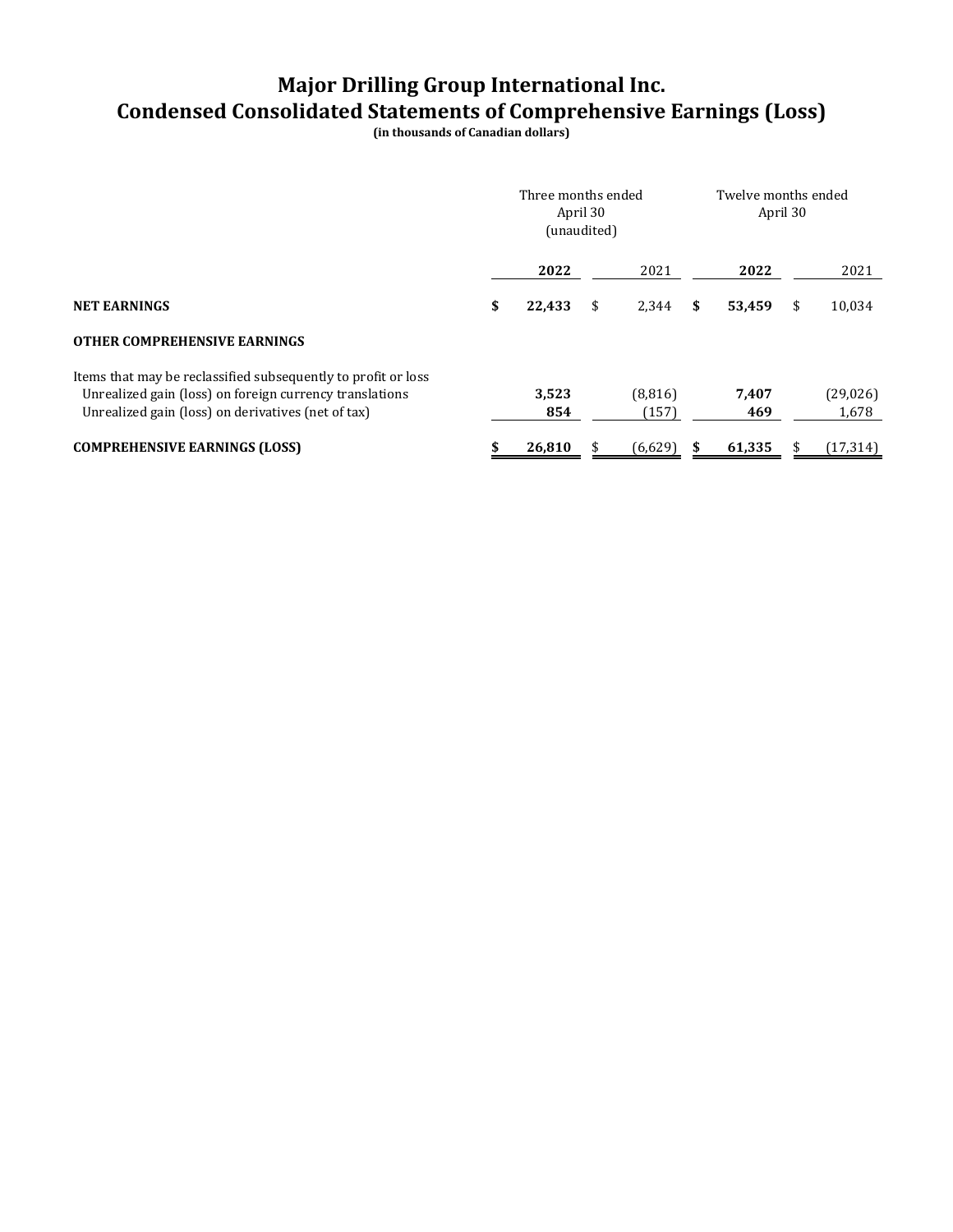# **Major Drilling Group International Inc. Condensed Consolidated Statements of Changes in Equity**

**For the twelve months ended April 30, 2022 and 2021**

**(in thousands of Canadian dollars)**

|                                                   | Share capital |    | Retained<br>earnings<br>(deficit) | Other<br>reserves | Share-based<br>payments reserve | Foreign currency<br>translation reserve | Total     |
|---------------------------------------------------|---------------|----|-----------------------------------|-------------------|---------------------------------|-----------------------------------------|-----------|
| <b>BALANCE AS AT MAY 1, 2020</b>                  | 243,189<br>\$ | \$ | $(35,691)$ \$                     | $(611)$ \$        | 8,519                           | \$<br>81,640                            | \$297,046 |
| Exercise of stock options                         | 190           |    |                                   |                   | (55)                            |                                         | 135       |
| Share-based compensation                          |               |    |                                   |                   | 296                             |                                         | 296       |
| Stock options expired/forfeited                   |               |    | 3,201                             |                   | (3,201)                         |                                         |           |
|                                                   | 243,379       |    | (32, 490)                         | (611)             | 5,559                           | 81,640                                  | 297,477   |
| <b>Comprehensive earnings:</b>                    |               |    |                                   |                   |                                 |                                         |           |
| Net earnings                                      |               |    | 10,034                            |                   |                                 |                                         | 10,034    |
| Unrealized gain (loss) on foreign                 |               |    |                                   |                   |                                 |                                         |           |
| currency translations                             |               |    |                                   |                   |                                 | (29, 026)                               | (29, 026) |
| Unrealized gain (loss) on derivatives             |               |    |                                   | 1,678             |                                 |                                         | 1,678     |
| Total comprehensive loss                          |               |    | 10,034                            | 1,678             |                                 | (29, 026)                               | (17, 314) |
| <b>BALANCE AS AT APRIL 30, 2021</b>               | 243,379       |    | (22, 456)                         | 1,067             | 5,559                           | 52,614                                  | 280,163   |
| Share issue                                       | 12,911        |    |                                   |                   |                                 |                                         | 12,911    |
| Exercise of stock options                         | 6,893         |    |                                   |                   | (1, 913)                        |                                         | 4,980     |
| Share-based compensation                          |               |    |                                   |                   | 369                             |                                         | 369       |
| Stock options expired/forfeited                   |               |    | 19                                |                   | (19)                            |                                         |           |
|                                                   | 263,183       |    | (22, 437)                         | 1,067             | 3,996                           | 52,614                                  | 298,423   |
| Comprehensive earnings:                           |               |    |                                   |                   |                                 |                                         |           |
| Net earnings<br>Unrealized gain (loss) on foreign |               |    | 53,459                            |                   |                                 |                                         | 53,459    |
| currency translations                             |               |    |                                   |                   |                                 | 7,407                                   | 7,407     |
| Unrealized gain (loss) on derivatives             |               |    |                                   | 469               |                                 |                                         | 469       |
| Total comprehensive earnings                      |               |    | 53,459                            | 469               |                                 | 7,407                                   | 61,335    |
| <b>BALANCE AS AT APRIL 30, 2022</b>               | 263,183<br>\$ | S  | 31,022                            | \$<br>1,536       | \$<br>3,996                     | \$<br>60,021                            | \$359,758 |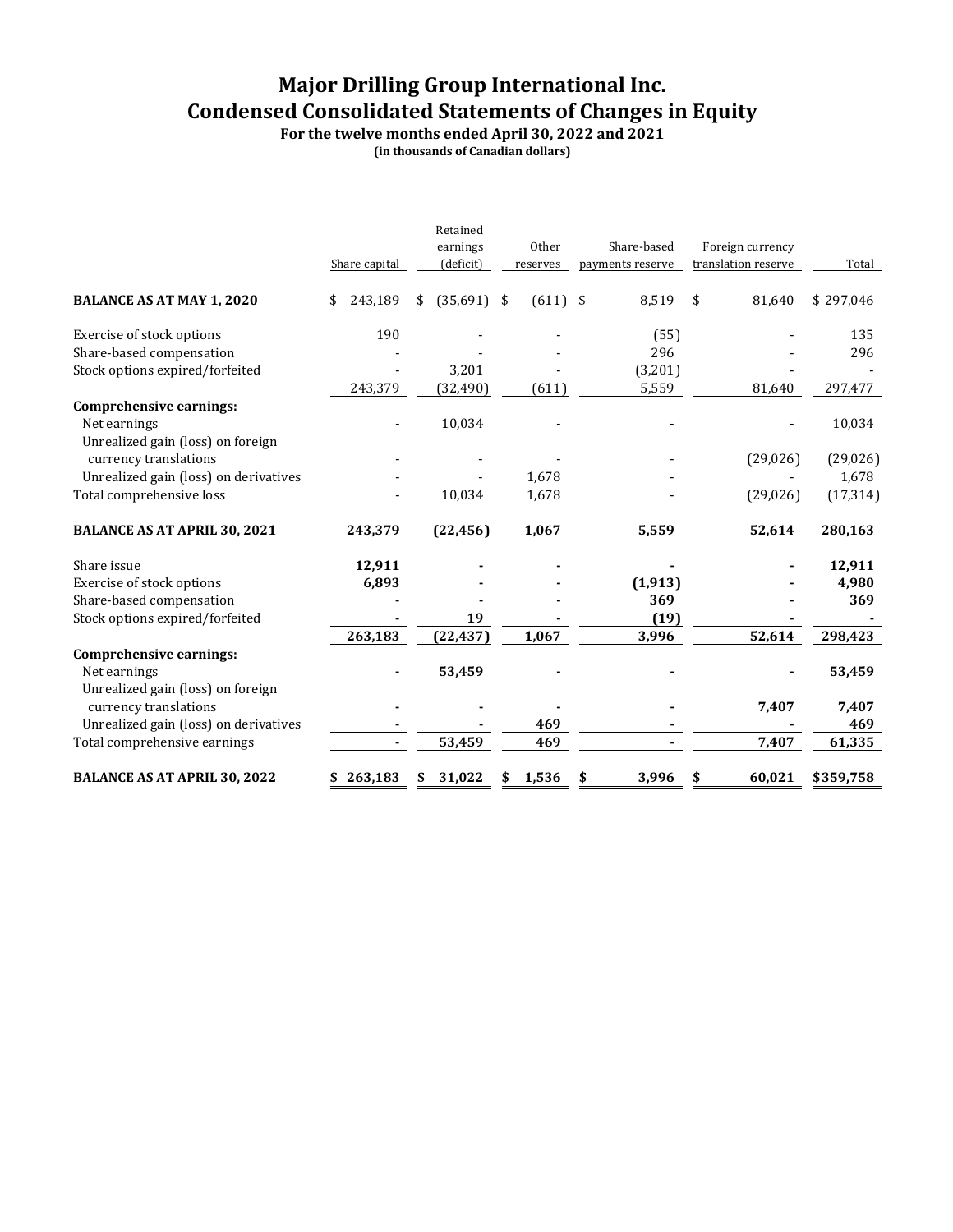# **Major Drilling Group International Inc. Condensed Consolidated Statements of Cash Flows**

**(in thousands of Canadian dollars)**

|                                                            | Three months ended<br>April 30<br>(unaudited) |              | Twelve months ended<br>April 30 |              |  |  |  |
|------------------------------------------------------------|-----------------------------------------------|--------------|---------------------------------|--------------|--|--|--|
|                                                            | 2022                                          | 2021         | 2022                            | 2021         |  |  |  |
| <b>OPERATING ACTIVITIES</b>                                |                                               |              |                                 |              |  |  |  |
| Earnings before income tax                                 | \$<br>28,904                                  | 2,633<br>\$  | \$<br>68,484                    | \$<br>13,586 |  |  |  |
| Operating items not involving cash                         |                                               |              |                                 |              |  |  |  |
| Depreciation and amortization                              | 11,440                                        | 9,112        | 43,981                          | 39,160       |  |  |  |
| (Gain) loss on disposal of property, plant and equipment   | (135)                                         | 57           | (546)                           | (394)        |  |  |  |
| Share-based compensation                                   | 96                                            | 74           | 369                             | 296          |  |  |  |
| Finance costs recognized in earnings before income tax     | 385                                           | 207          | 1,629                           | 1,168        |  |  |  |
|                                                            | 40,690                                        | 12,083       | 113,917                         | 53,816       |  |  |  |
| Changes in non-cash operating working capital items        | (33,210)                                      | (6, 335)     | (11,601)                        | (13, 138)    |  |  |  |
| Finance costs paid                                         | (385)                                         | (207)        | (1,629)                         | (1, 168)     |  |  |  |
| Income taxes paid                                          | (2, 146)                                      | (1, 364)     | (5, 814)                        | (5,062)      |  |  |  |
| Cash flow from (used in) operating activities              | 4,949                                         | 4,177        | 94,873                          | 34,448       |  |  |  |
|                                                            |                                               |              |                                 |              |  |  |  |
| <b>FINANCING ACTIVITIES</b>                                |                                               |              |                                 |              |  |  |  |
| Repayment of lease liabilities                             | (363)                                         | (395)        | (1, 371)                        | (1, 362)     |  |  |  |
| Repayment of long-term debt                                |                                               | (252)        | (355)                           | (36,004)     |  |  |  |
| Issuance of common shares due to exercise of stock options | 2,079                                         | 94           | 4,980                           | 135          |  |  |  |
| Proceeds from draw on long-term debt                       |                                               |              | 35,000                          |              |  |  |  |
| Cash flow from (used in) financing activities              | 1,716                                         | (553)        | 38,254                          | (37, 231)    |  |  |  |
| <b>INVESTING ACTIVITIES</b>                                |                                               |              |                                 |              |  |  |  |
| Business acquisitions (net of cash acquired)               |                                               |              | (38,050)                        |              |  |  |  |
| Acquisition of property, plant and equipment               | (14, 958)                                     | (10,690)     | (49, 939)                       | (31, 303)    |  |  |  |
| Proceeds from disposal of property, plant and equipment    | 242                                           | 892          | 2,144                           | 1,925        |  |  |  |
| Cash flow from (used in) investing activities              | (14, 716)                                     | (9,798)      | (85, 845)                       | (29, 378)    |  |  |  |
|                                                            |                                               |              |                                 |              |  |  |  |
| Effect of exchange rate changes                            | 1,005                                         | (1, 418)     | 1,619                           | (3, 913)     |  |  |  |
| <b>INCREASE (DECREASE) IN CASH</b>                         | (7,046)                                       | (7, 592)     | 48,901                          | (36,074)     |  |  |  |
| CASH AND CASH EQUIVALENTS, BEGINNING OF THE PERIOD         | 78,306                                        | 29,951       | 22,359                          | 58,433       |  |  |  |
| CASH AND CASH EQUIVALENTS, END OF THE PERIOD               | \$<br>71,260                                  | 22,359<br>\$ | 71,260<br>\$                    | 22,359<br>\$ |  |  |  |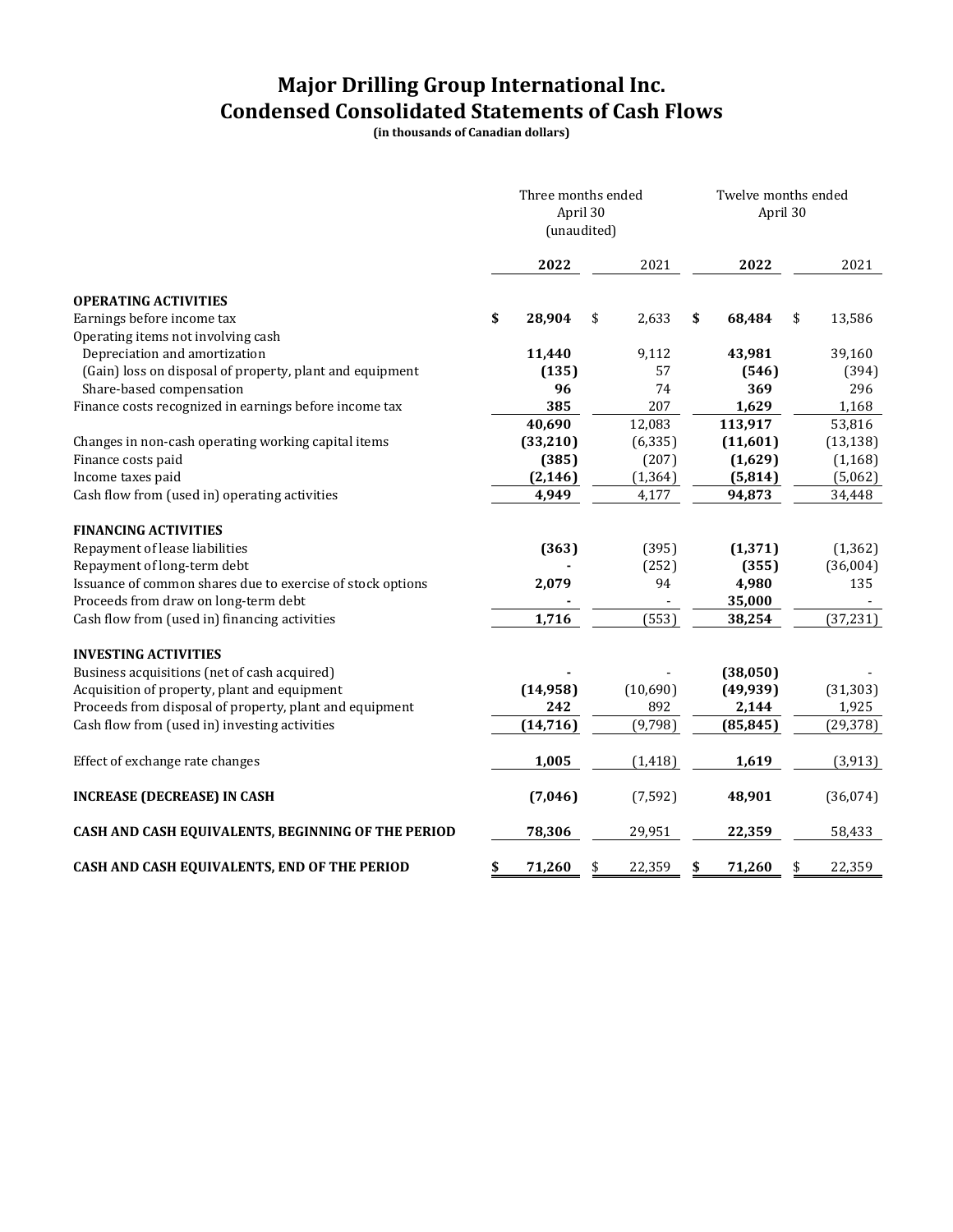# **Major Drilling Group International Inc. Condensed Consolidated Balance Sheets**

**As at April 30, 2022 and April 30, 2021 (in thousands of Canadian dollars)**

|                                                                                     | April 30, 2022    | April 30, 2021    |
|-------------------------------------------------------------------------------------|-------------------|-------------------|
| <b>ASSETS</b>                                                                       |                   |                   |
| <b>CURRENT ASSETS</b>                                                               |                   |                   |
| Cash                                                                                | \$<br>71,260      | 22,359<br>\$      |
| Trade and other receivables                                                         | 142,621           | 102,571           |
| Income tax receivable<br>Inventories                                                | 2,037<br>96,782   | 5,973<br>85,585   |
| Prepaid expenses                                                                    | 8,960             | 6,710             |
|                                                                                     | 321,660           | 223,198           |
| PROPERTY, PLANT AND EQUIPMENT                                                       | 198,196           | 144,382           |
| RIGHT-OF-USE ASSETS                                                                 | 5,479             | 3,773             |
| DEFERRED INCOME TAX ASSETS                                                          | 4,351             | 8,903             |
| <b>GOODWILL</b>                                                                     | 22,798            | 7,708             |
| <b>INTANGIBLE ASSETS</b>                                                            | 4,596             | 568               |
|                                                                                     | \$<br>557,080     | 388,532<br>\$     |
| <b>LIABILITIES</b>                                                                  |                   |                   |
| <b>CURRENT LIABILITIES</b>                                                          |                   |                   |
| Trade and other payables                                                            | \$<br>102,596     | 73,083<br>\$      |
| Income tax payable                                                                  | 5,022             | 1,639             |
| Current portion of lease liabilities<br>Current portion of contingent consideration | 1,502<br>8,619    | 803               |
| Current portion of long-term debt                                                   |                   | 356               |
|                                                                                     | 117,739           | 75,881            |
| <b>LEASE LIABILITIES</b>                                                            | 3,885             | 2,943             |
| <b>CONTINGENT CONSIDERATION</b>                                                     | 14,288            | 1,907             |
| <b>LONG-TERM DEBT</b>                                                               | 50,000            | 15,106            |
| DEFERRED INCOME TAX LIABILITIES                                                     | 11,410            | 12,532            |
|                                                                                     | 197,322           | 108,369           |
| SHAREHOLDERS' EQUITY                                                                |                   |                   |
| Share capital                                                                       | 263,183           | 243,379           |
| Retained earnings (deficit)                                                         | 31,022            | (22, 456)         |
| Other reserves                                                                      | 1,536             | 1,067             |
| Share-based payments reserve<br>Foreign currency translation reserve                | 3,996             | 5,559             |
|                                                                                     | 60,021<br>359,758 | 52,614<br>280,163 |
|                                                                                     |                   |                   |
|                                                                                     | 557,080           | 388,532           |